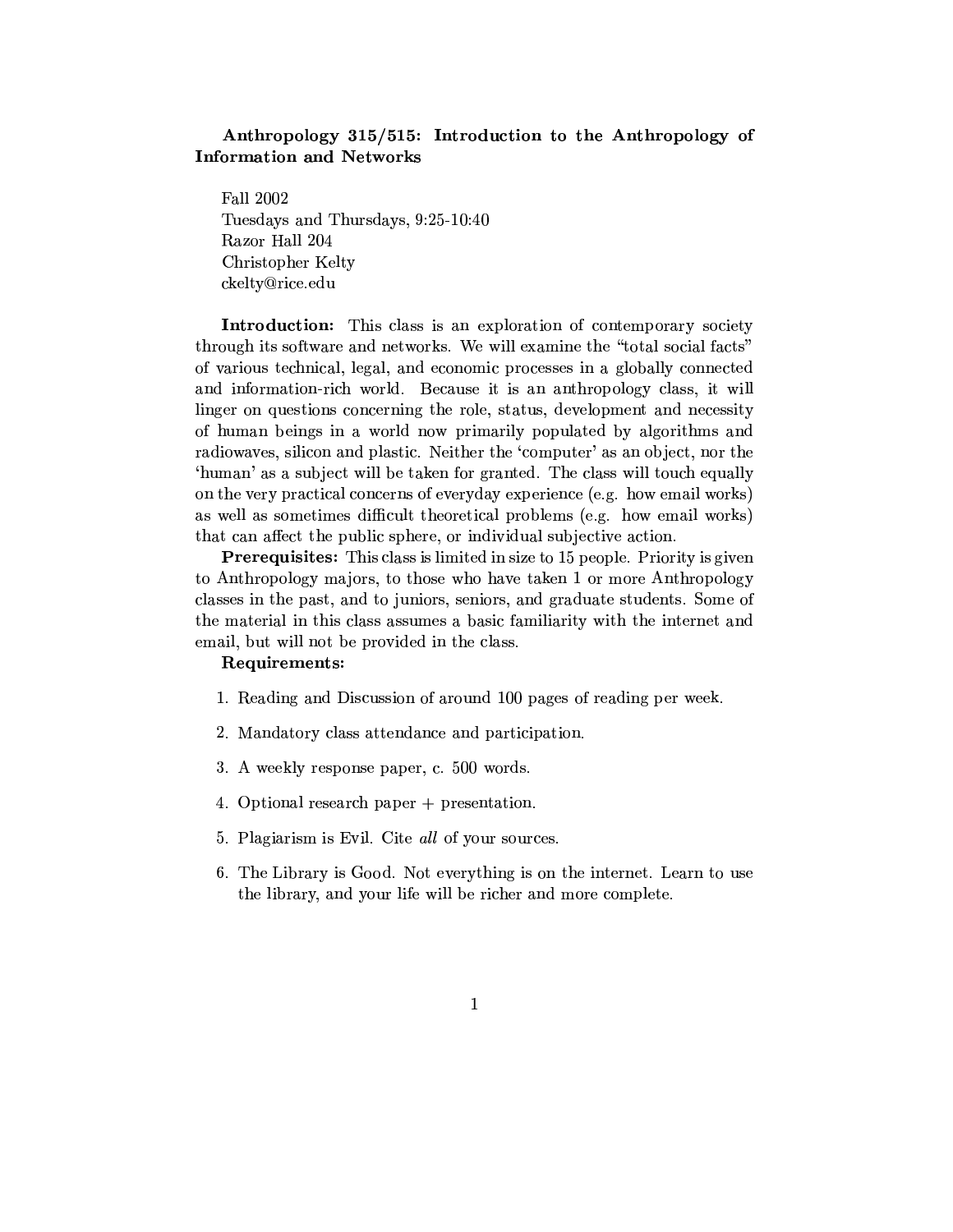Grading: Grading works as follows:

There will be 12 grades, one per week, that will assess your class participation and your response paper. These grades are pass/fail. The scale looks like this:

 $12/12$  or  $11/12 = B$  $10/12 = B$  $9/12 = C +$  $8/12 = C$  $7/12 = C$  $6/12 = D$ 

In addition, you have the chance to write an optional research paper and presentation which, if done well, can increase your base grade by one whole letter grade. (Yes, this means the paper is required if you want an A). A poorly done or incomplete paper will neither help nor hurt your base grade, but it will make me very sad.

#### Required Texts at the bookstore:

- Ray and Charles Eames, A Computer Perspective, Harvard University Press, 1973
- William Aspray and Martin Campbell-Kelley, Computer: A History of the Information Machine, Basic Books 1996.
- Janet Abbate, *Inventing the Internet*, MIT Press, 1999.
- Marcel Mauss, The Gift: The Form and Reason for Exchange in  $Ar$ chaic Societies, W.W. Norton Press, 1990 [1950, original].
- John Seely Brown and Paul Duguid, The Social Life of Information, Harvard Business School Press, 2000.

Class Mailing List: anthro\_info@listserv.rice.edu

#### **Preliminary Schedule**

#### Week 1: Introduction. What information? Which Network?

- Aug 27: Introduction to the Class
- Aug 29: Networks and Information without Computers Required: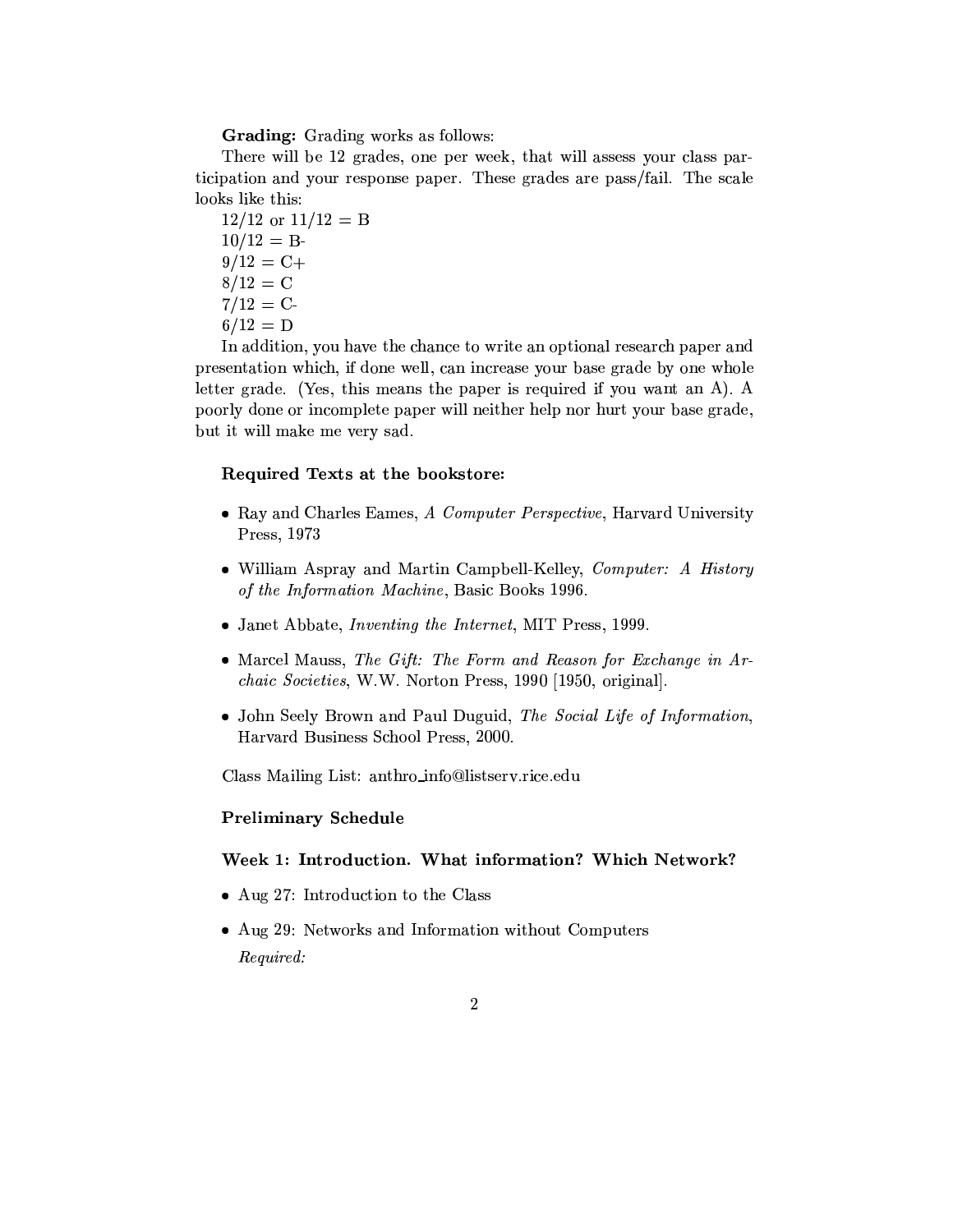- Stanley Milgram, "The Small World Problem" in The Individual in a Social World, Reading, MA: Addison-Wesley, 1977,pps. 281-295.
- Clifford Geertz, "The Bazaar Economy: Information and Search in Peasant Marketing," The American Economic Review, Vol. 68, No. 2, (May, 1978), pp. 28-32. (JSTOR)

These two articles are available at the following site: http://kelty.rice.edu/315/papers/

### Optional:

- George Stigler, "The Economics of Information," The Journal of Political Economy, Vol. 69, No. 3 (June 1961). (JSTOR)
- Manfred Kochen and Ithiel De Sola Pool "Contacts and Influence" Social Networks, 1, (1978/9)pgs 5-51.

#### Week 2: How anthropolgists think about economics

• Sept 3: Marcel Mauss and the gift exchange

Required:

- Marcel Mauss, The Gift, preface (by Mary Douglas), Introduction and Chapters 1-2.
- "Cooking Pot Markets: an economic model for trade in free goods and services on the internet" by Rishab Ayer Ghosh, First Monday, Volume 3, Issue 3, March 2, 1998. At http://www.firstmonday.dk/issues/issue $3/3$
- $\bullet$  Sept 5: No Class.

#### week 3: Exchange Cont'd

 $\bullet$  Sept 10: More Mauss *Required:* 

 $-$  Mauss, The Gift, chapters 3 and 4

- Sept 12: Analogue Money and Free Software Required:
	- TBD on Free Software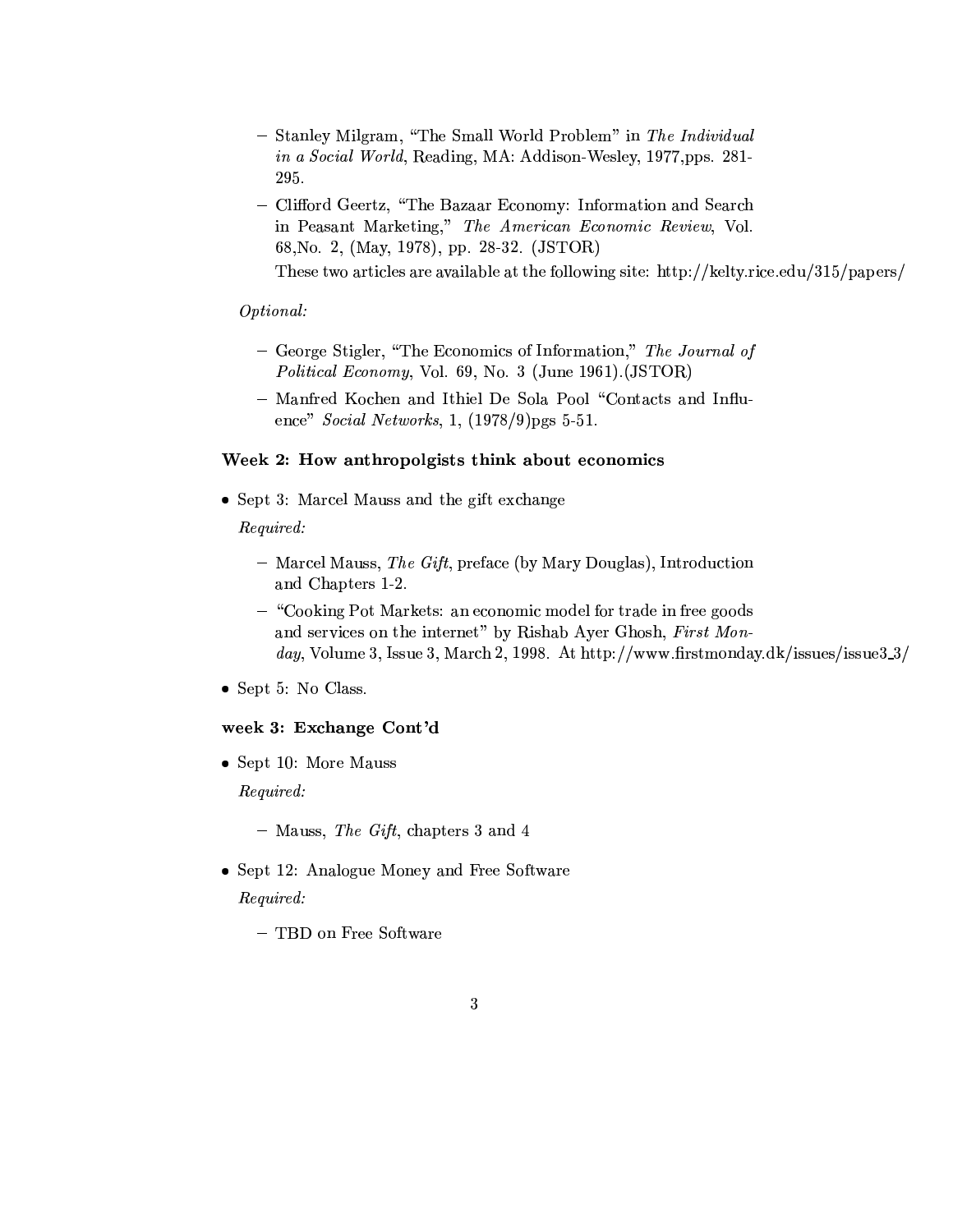- Christopher Kelty, "Free Software/Free Science" First Monday, Volume 6, Number 12 - December 3rd 2001
- Jonathan Parry, "On the Moral Perils of Exchange" in Bloch and Parry eds. Money and the Morality of Exchange, Cambridge University Press, 1987

### Week 4: Where is the internet and who goes there?

• Sept 17: Where is the internet?

Required:

- Neal Stephenson "Mother Earth, Mother Board" Wired, 4.12, December 1996, pps 97-160. (www.wired.com).
- Blaine Harden, "The Dirt in the New Machine," The New York Times Magazine, August 12, 2001.

### Optional:

- Martin Dodge and Rob Kitchin, Atlas of Cyberspace New York: Addison Wesley, 2001. (On Reserve)
- Tom Standage The Victorian Internet, New York: Walker and Company, 1998. (On Reserve)
- Sept 19: Labor on the internet

Required:

- Greg Downey "Virtual Webs, Physical Technologies and Hidden Workers" Technology and Culture 42, April 2001.
- Philip Agre, "Yesterday's Tomorrow," Times Literary Supplement, 3 July 1998, pages 2-3.

#### Week 5: Offshore

• Sept 24: Its the 21st Century, do you know where your support staff is?

### Required:

- Carla Freeman High Tech and High Heels, Chapel Hill: Duke University Press, 2000 pgs 1-20, 141-178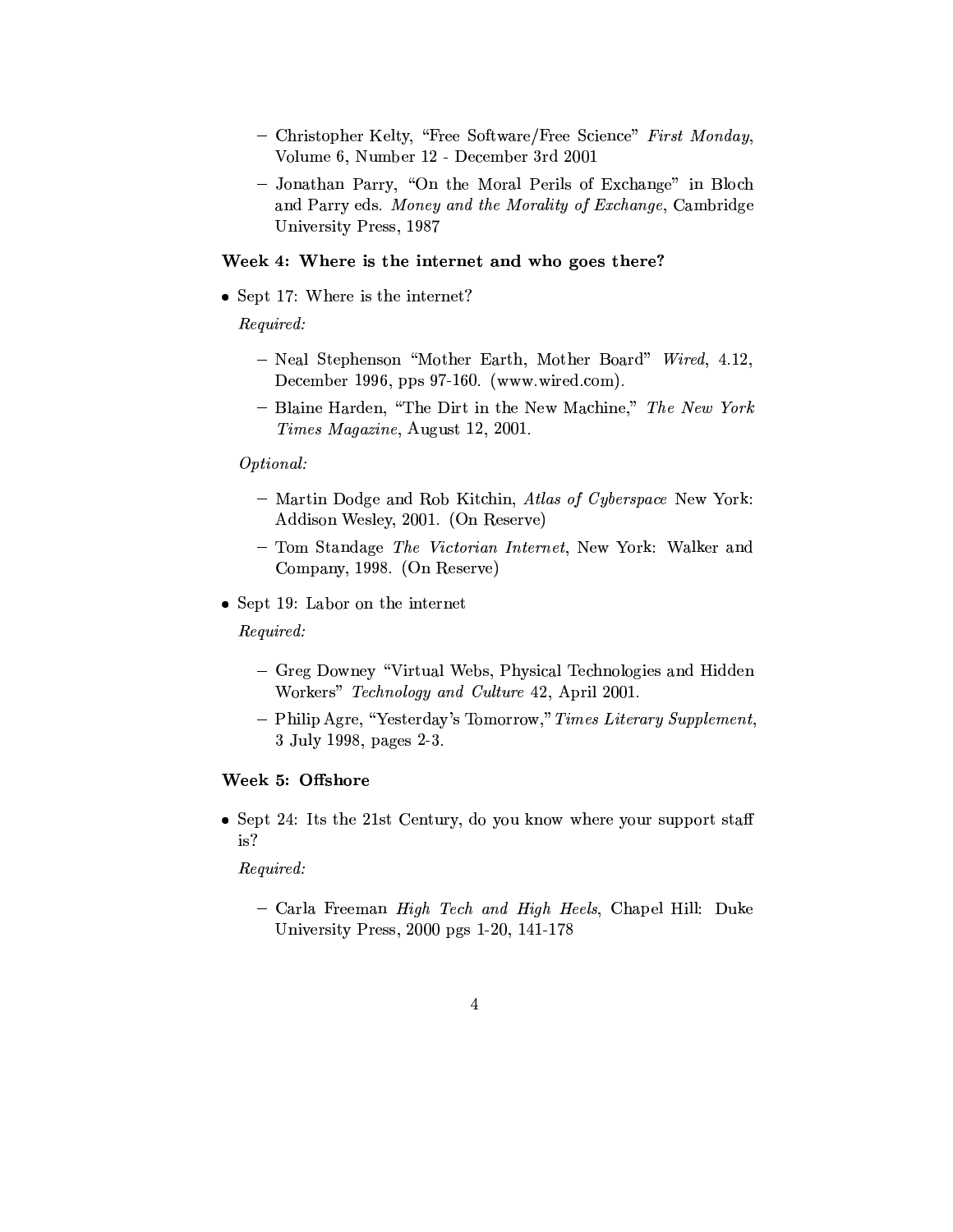• Sept 26: Networks as Hardware

Required:

- "Hi I'm in Bangalore (but I can't say so)" New York Times March 21, 2001.
- $-$  Freeman, *High Tech, High Heels*, pgs 179-212.

Optional:

- Asma Lateef, "Linking up with the Global Economy: a case study of the Bangalore software industry," International Institute for Labor Studies Report DP/96/1997, 1997.

# Week 6: Hardware History

• Oct 1: Computers as Business Machines

Required:

- William Aspray and Martin Campbell-Kelley, Computer: A History of the Information Machine, Basic Books 1996, pgs 79-153.

### Optional:

- Aspray and Campbell-Kelley, pgs 1-78.
- Ray and Charles Eames, A Computer Perspective, Harvard University Press, 1973.
- Oct 3: Networks as War Machines

#### Required:

- Janet Abbate, *Inventing the Internet*, MIT Press, 1999. Chapter 1.
- "Founding Father" (Interview with Paul Baran), Wired Maga $zine$ , March 2001. At
	- http://www.wired.com/wired/archive/9.03/baran.html?pg=1

### Optional:

 $-$  Abbate, *Inventing the Internet*, chapters 2,3,4.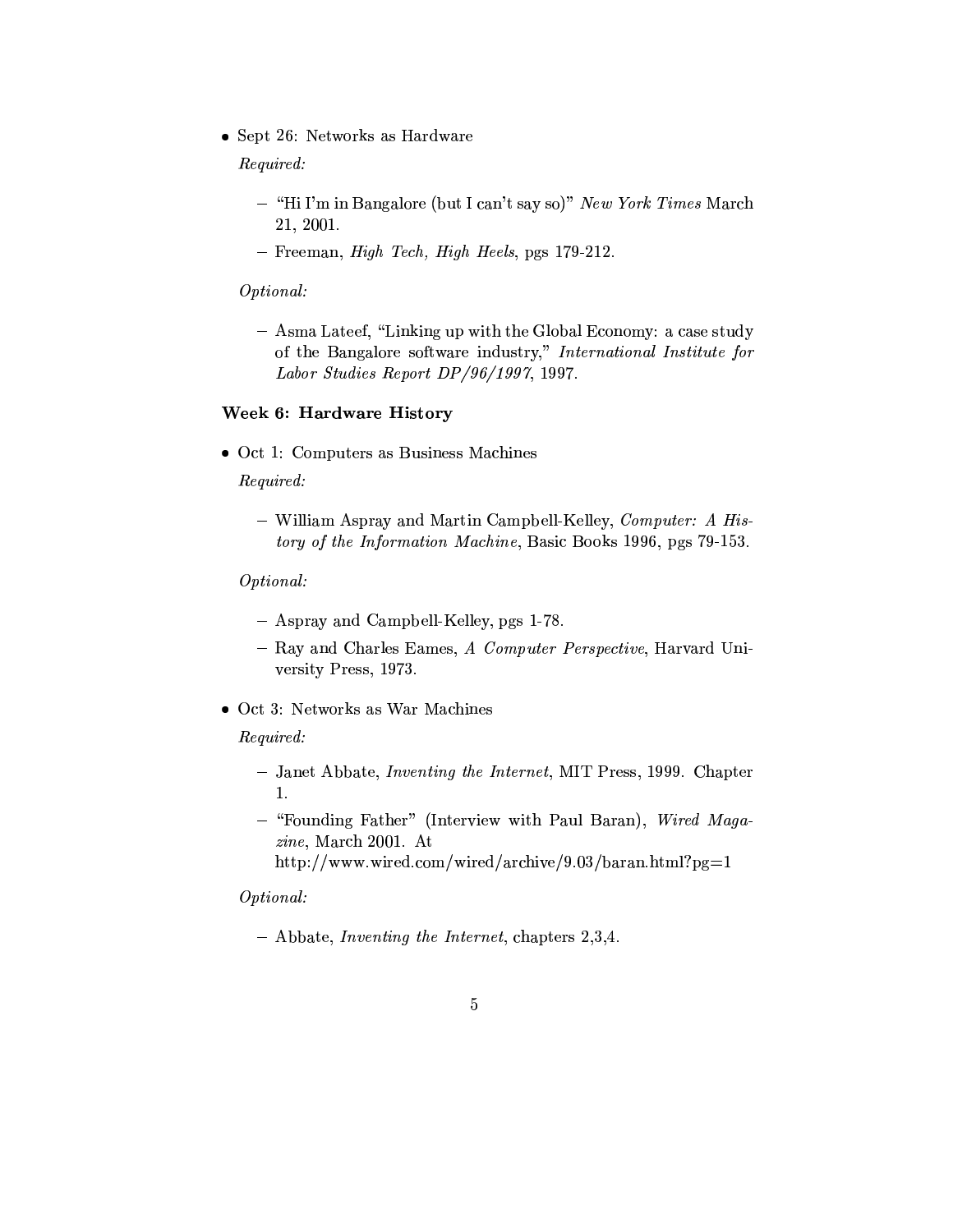### **Week 7: Software History**

- $\bullet$  Oct 8: Around 1968. Required:
	- Aspray and Campell-Kelley, *Computer*, pgs 157-206.
	- "Software's Chronic crisis," Scientific American, September 1994

### Optional:

- Michael Mahoney, "Roots of Software Engineering," CWI Quar $terly, 3,4(1990), 325-334$
- Fred Brooks, The Mythical Man-Month, Reading, Mass.: Addison-Wesley Pub. Co., c1995
- Eric Raymond "The Cathedral and The Bazaar," http://tuxedo.org/ esr/writings/
- "Extreme Programming" http://www.extremeprogramming.org/
- Oct 10: Man-Computer Symbiosis and Self-Documentation. Required:
	- Aspray and Campbell-Kelley, pgs. 207-229
	- J.C.R. Licklider "Man-Computer Symbiosis" from IRE Transactions on Human Factors in Electronics, volume HFE-1, Pages 4-11, March 1960.
	- Rhonda Hauben Netizens pgs 35-66, 127-152.

### Week 8: The Boom and the Bust

- $\bullet$  Oct 15: No Class Required:
	- Search through Wired Magazine from the 1990s
- Oct 17: All the Promises We Made.

Required:

- John Seely Brown and Paul Duguid, The Social Life of Information, Harvard Business School Press, 2000. Read Chapters 1-3.

Optional: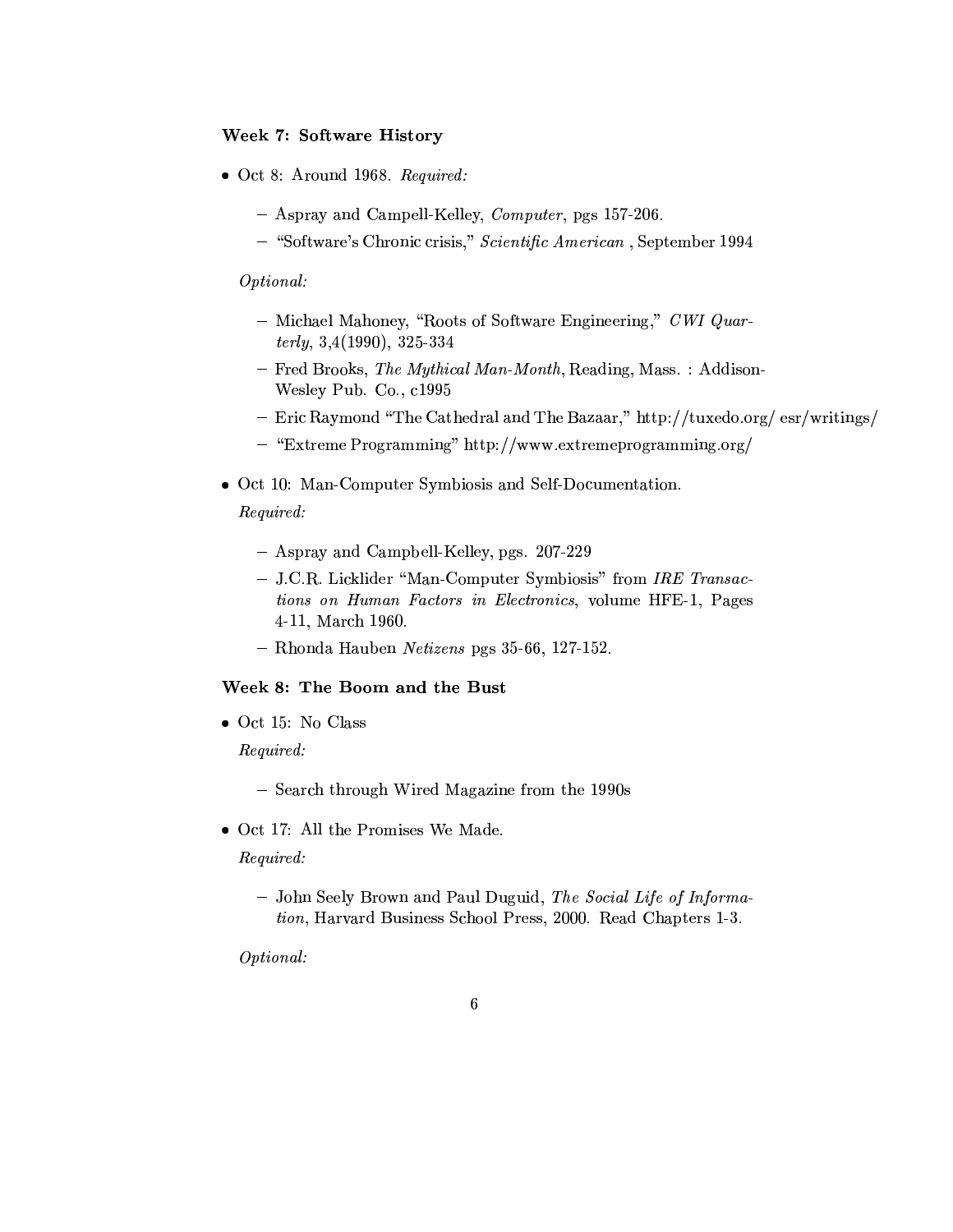$-$  The Social Life of Information, Chapters 4-5.

### Week 9: Boom and Bust Continued

• Oct 22: Social Life of Information

Required:

- Brown and Duguid, The Social Life of Information, Chapters 7-8.
- Oct 24: Napster, Content Control, DVDs, DMCA, DeCSS, etc.

Required:

- "Pop Music Pirate Hunters" by Adrian Johns Daedalus, Spring 2002, pg 67.
- Andy Oram, ed. Peer to Peer, Oreilly Press, 2001, selections.
- Selected Salon.com articles concerning Napster, p2p technology and the entertainment industry: "The Music Revolution will not be Digitized" 1 June 2001: http://www.salon.com/tech/feature/2001/06/01/digital\_music/index.html "Revenge of the File-Sharing Masses!" 20 July, 2001: http://www.salon.com/tech/col/rose/2001/07/20/napster\_diaspora/index.html "Courtney Love does the Math" 14 June, 2000: http://www.salon.com/tech/feature/2000/06/14/love/index.html

## Week 10: Governments vs Governance: DMCA, Security, Entertainment

- Oct 29: Special Guest, Dan Wallach, CS Dept. Rice University Required:
	- http://www.eff.org/IP/DMCA/Felten\_v\_RIAA/
	- http://www.usenix.org/events/sec01/craver.pdf
- Oct 31: Discussion of DMCA and Scientific Research Required:
	- "Anticircumvention Rules: A Threat to Science" by Pamela Samuelson, Science, Volume 293(5537) 14 September 2001 p. 2028.
	- David Touretsky's "Gallery of CSS descramblers" at http://www-2.cs.cmu.edu/ dst/DeCSS/Gallery/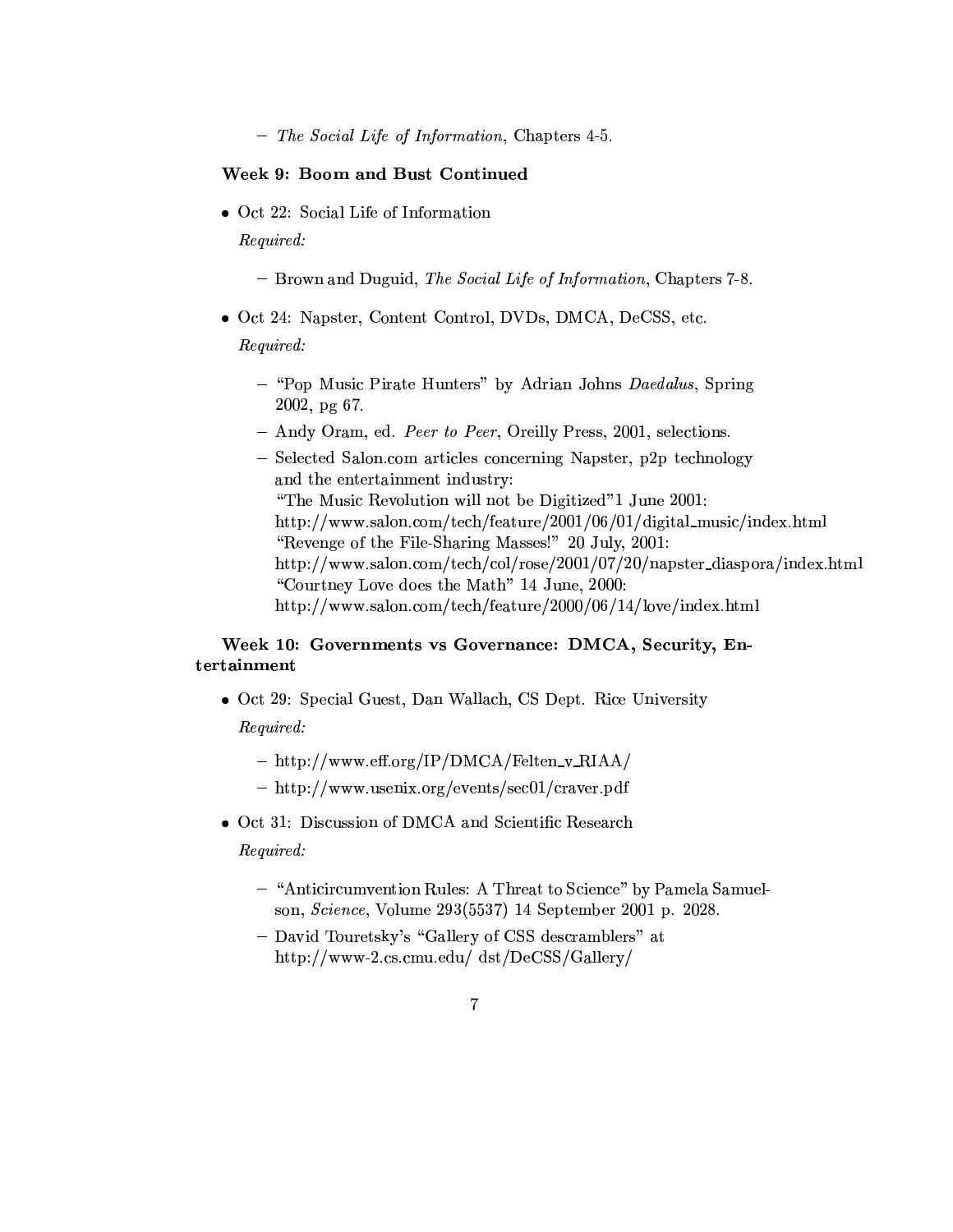$-$  TBD

#### Week 11: Intellectual Property and Free Software

• Nov. 5: Commons and Public Domains

Required:

- "Fencing off Texts" by James Boyle, Daedalus, Spring 2002.
- "A Politics of Intellectual Property: Environmentalism for the Net?" by James Boyle, at http://www.law.duke.edu/boylesite/intprop.htm or at http://www.james-boyle.com
- "Control\_Shift\_Commons," an interview with James Boyle, by Ted Byfield, Mute Magazine, July 20, Issue 20.

#### Optional:

- http://www.uspto.gov/ (Read about Intellectual Property-Patent, Copyright, and Trademark)
- Nov 7: The Social Science of Free Software

Required:

- Yochai Benkler, "Coase's Penguin, or, Linux and the Nature of the Firm," 112 Yale Law Journal Winter 2002 available at http://www.law.nyu.edu/benklery/

#### Optional:

- Ronald Coase, "The Nature of the Firm" in The Firm, The Market, and The Law Chicago: University of Chicago Press, 1988.

#### Week 12: net.art and net.war: New kinds of connections

• Nov 12: Networked art

Required:

- Craig J. Saper, Networked Art, St. Paul: Minnesota University Press, 2001. Selections TBD
- Timothy Druckery and Peter Weibel net\_condition, Cambridge MA: MIT Press, 2001. Selections TBD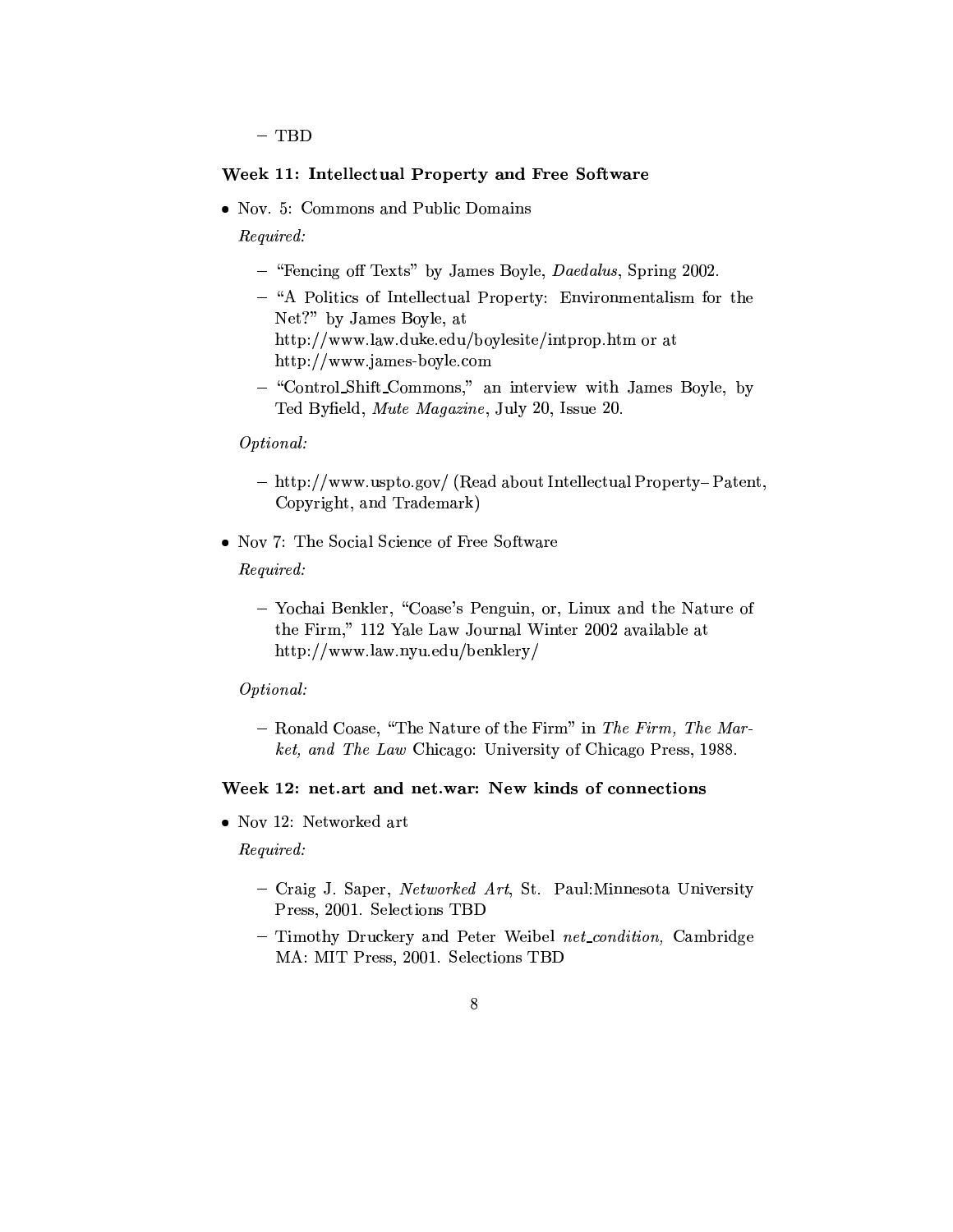### Optional:

÷,

- $-$  http://www.calarts.edu/ line/history.html
- Nov 14: Networked Art Continued.

#### Week 13: net.art and net.war cont'd

 $\bullet$  Nov 19: net.war

Required:

- David Ronfeldt and John Arquilla, Networks and Netwars, Santa Monica: Rand Publications, 2001. Read chapter 1 and pick one other chapter to read. At http://www.rand.org/publications/MR/MR1382/

## Optional:

- Brandon Hookway, Pandemonium: The Rise of Predatory Locales in the Post-War World, New York: Princeton Architectural Press, 1999.
- $\bullet$  Nov 21: No Class

### **Week 14: Class Presentations**

- $\bullet$  Nov 26: TBD
- Nov 28: No Class Thanksgiving

#### **Week 14: Class Presentations**

- $\bullet$  Dec 3: TBD
- $\bullet$  Dec 5: No Class